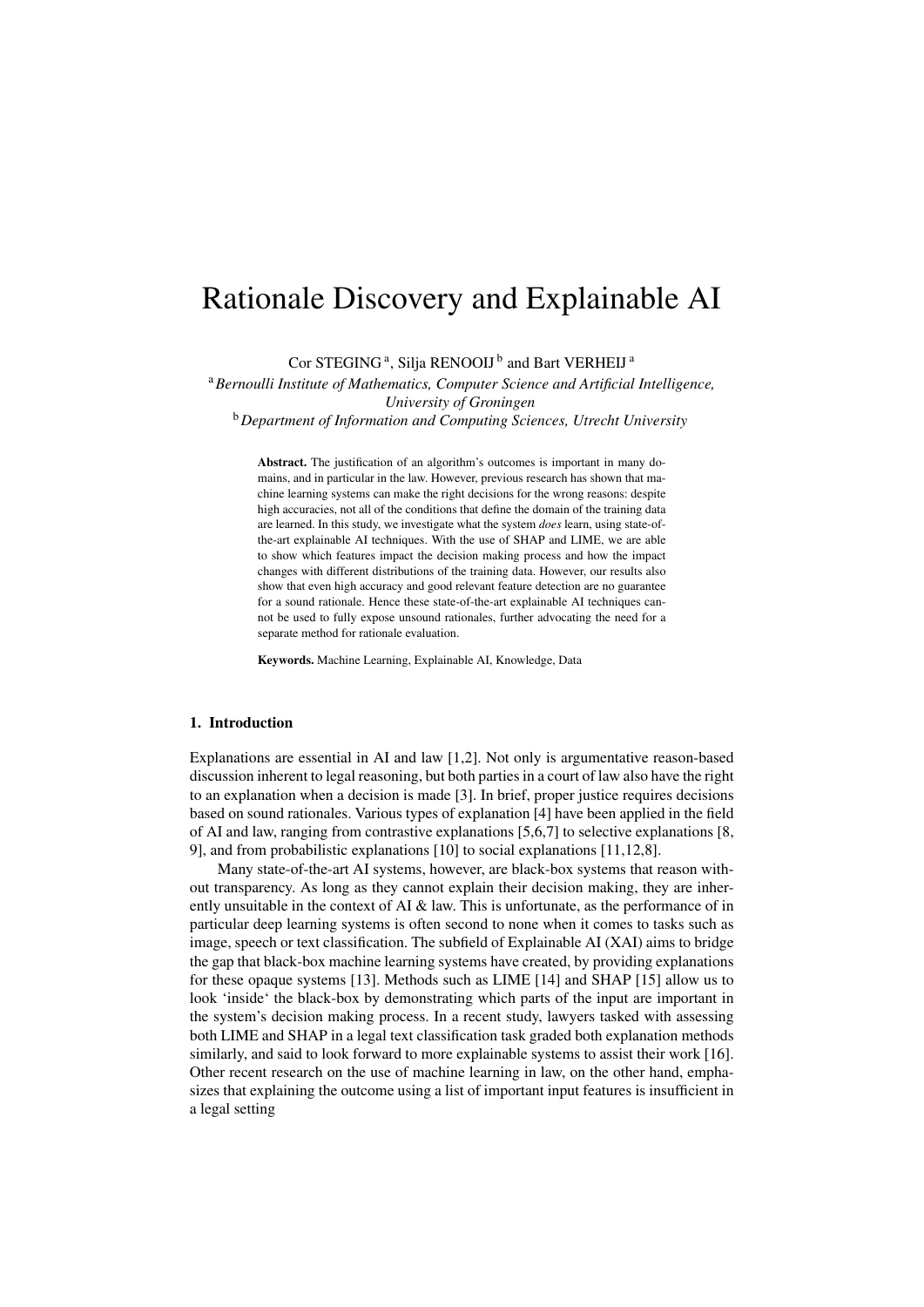[\[17\]](#page-9-16). In addition to instilling trust in the end user, explainable AI can also expose unsound decision making. In the LIME paper, for example, a husky is misclassified as a wolf because there is snow in the background of the image [\[14\]](#page-9-13). In adversarial attacks, small perturbations to an image, imperceptible to the human eye, can cause drastic changes in a model's prediction [\[18\]](#page-9-17). These systems had high accuracy scores, but they performed well for the wrong reasons, as their decision making was unsound.

Based on work by Bench-Capon in AI & Law [\[19\]](#page-9-18), we introduced a preliminary method for rationale evaluation [\[20\]](#page-9-19). This method tests the decision making of a system and evaluates to what extent the learned rationale of the system is sound, given high accuracy scores. This method was applied in a set of experiments dealing with legal domains, and it was shown that high accuracies are by no means a guarantee for a sound rationale [\[21\]](#page-9-20). Different studies using the same domain and datasets showed similar results when it comes to learning the complete rationale [\[22,](#page-9-21)[23\]](#page-9-22). Knowing whether a system learned what it is supposed to learn is essential in pursuing responsible AI. In this paper we investigate whether state-of-the art explainable AI techniques provide relevant insight into the evaluation of the rationale of a machine learning system. In particular, we will use SHAP [\[15\]](#page-9-14) and LIME [\[14\]](#page-9-13) to extract explanations from neural networks trained on the fictional welfare benefit domain [\[19\]](#page-9-18). We then compare these explanations to the results of the rationale evaluation from previous research.

### 2. Background

The domain used in both this study and in previous studies [\[20](#page-9-19)[,22](#page-9-21)[,23\]](#page-9-22) is the welfare benefit domain, as introduced by Bench-Capon [\[19\]](#page-9-18). It defines a fictional set of conditions, that must all be satisfied in order for a pensioner to receive benefits for visiting their spouse in the hospital. Eligibility for a welfare benefit depends on six conditions and is formalized as follows:

 $Eligible(x) \Longleftrightarrow C_1(x) \wedge C_2(x) \wedge C_3(x) \wedge C_4(x) \wedge C_5(x) \wedge C_6(x)$  $C_1(x) \Longleftrightarrow (Gender(x) = female \land Age(x) \ge 60) \lor$  $(Gender(x) = male \land Age(x) \ge 65)$  $C_2(x)$   $\Longleftrightarrow$   $|Con_1(x), Con_2(x), Con_3(x), Con_4(x), Con_5(x)| \geq 4$  $C_3(x) \Longleftrightarrow Spouse(x)$  $C_4(x) \Longleftrightarrow \neg Absent(x)$  $C_5(x) \Longleftrightarrow \neg Resources(x) \geq 3000$  $C_6(x) \Longleftrightarrow (Type(x) = in \land Distance(x) < 50) \lor (Type(x) = out \land Distance(x) \ge 50)$ 

In this domain a pensioner is therefore eligible for a benefit iff he or she is of pensionable age (60 for a woman, 65 for a man), has paid four out of the last five contributions *Con<sup>i</sup>* , is the spouse of the patient, is not absent from the UK, does not have capital resources amounting to more than £3,000, and lives at a distance of less than 50 miles from the hospital if the relative is an *in*-patient, or beyond that for an *out*-patient.

Artificial datasets were generated based on this domain and used to train neural networks. These networks are then tasked with classifying new, unseen instances from the welfare benefit domain. In addition to measuring the performance of the system in terms of accuracy, the main interest lies in evaluating the rationale that the networks have learned; were they able to internalize the six conditions that define eligibility? To answer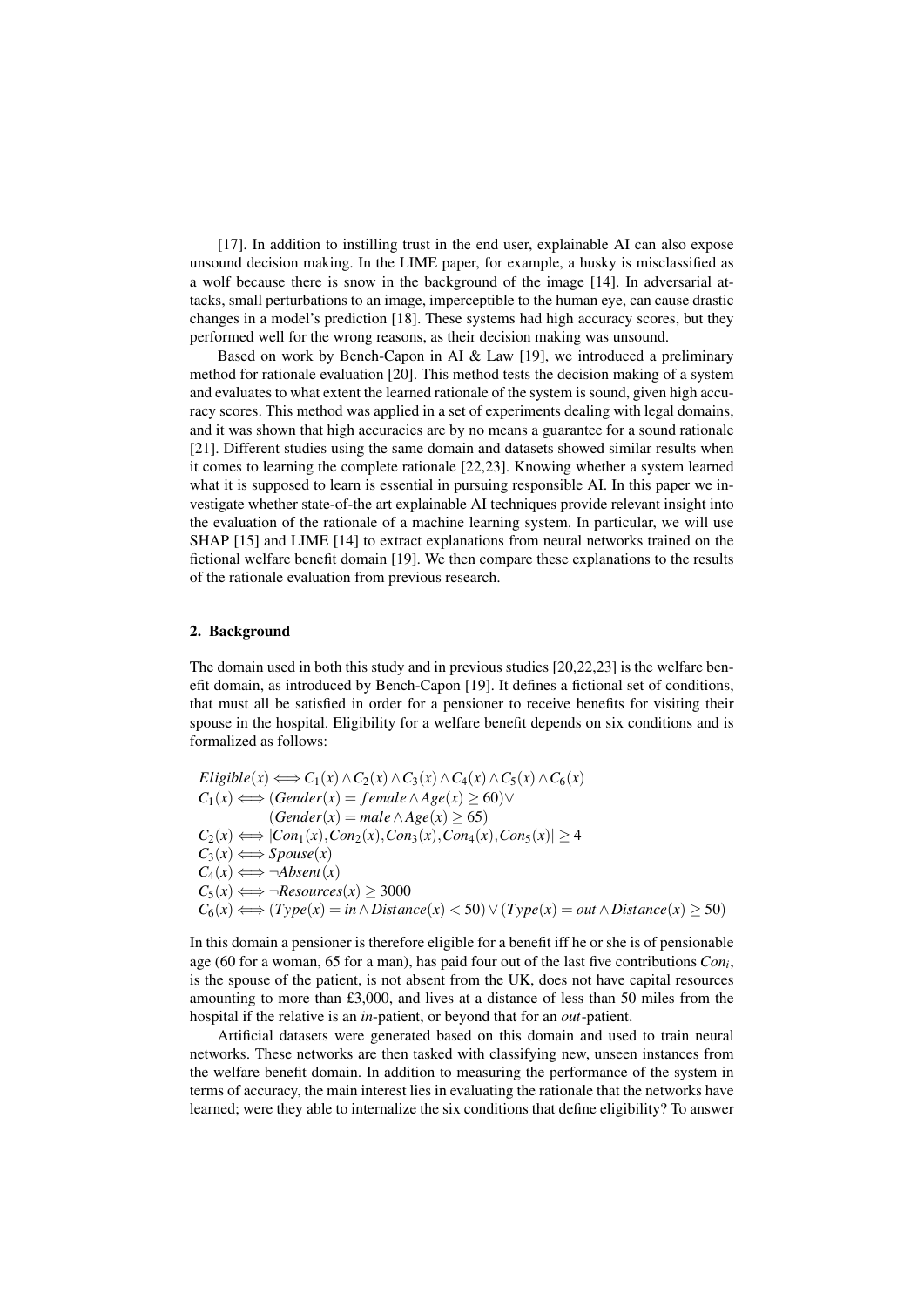that question, a preliminary method for rationale evaluation was introduced and applied to the welfare benefit domain [\[20\]](#page-9-19). The rationale evaluation method prescribes designing dedicated test sets that target specific elements of the desired rationale, based on expert knowledge of the domain. Learning systems can only perform well on these dedicated test sets if they have learned a particular element of the rationale.

# *2.1. Datasets*

This study builds on the same datasets used in previous work [\[19](#page-9-18)[,21\]](#page-9-20), generated from the welfare benefit domain<sup>[1](#page-2-0)</sup>. Every dataset contains 64 features, made up of the 12 features from the domain and 52 noise features. We use both relatively small training datasets of 2,400 instances and larger datasets that consist of 50,000 instances.

Two types of datasets are used: type A and type B. Both types of datasets have a balanced label distribution, wherein 50% of the instances are eligible, satisfying *all* six conditions, and 50% are ineligible. Eligible instances are generated randomly from uniform distributions in both type A and type B datasets, such that all six conditions are satisfied. In type A datasets, ineligible instances are generated such that an equal number of them fail on each condition. In other words, each condition is responsible for the ineligibility of an equal number of instances. The values of the remaining features are generated completely randomly from a uniform distribution. As a result, multiple conditions can be unsatisfied if an instance is ineligible. Type A datasets are the most realistic dataset, since very little of the distribution is controlled, just as in non-artificial datasets. In type B datasets, ineligible instances only fail due to a single condition. It is therefore not possible to have multiple unsatisfied conditions in a type B dataset. For this more controlled version of the domain, it is harder for a network to achieve high performance scores, since it has to learn each condition individually. In a type A dataset, it is possible to achieve a theoretical accuracy of 98.95% while only knowing four out of the six conditions that define the domain [\[19\]](#page-9-18), because ineligible instances almost always fail on multiple conditions. This is not possible in type B datasets.

The method for rationale evaluation prescribes the design of dedicated test sets for rationale evaluation, that target specific components of the rationale based on expert knowledge of the domain. For the welfare benefit domain, to measure how well any given condition  $C_i$  is learned, a dedicated test set is created in which every condition is satisfied except for  $C_i$ . The values of the features that define  $C_i$  are then generated across their full range of values. That way, the eligibility in this dedicated test set is determined solely by condition  $C_i$ : condition  $C_i$  is satisfied iff the instance is eligible. Networks are only able to classify the instances from this dedicated test set correctly if they have learned condition  $C_i$ . The particular components of the rationale that we investigate are the Age-Gender condition (condition  $C_1$ ) and the Patient-Distance condition (condition  $C_6$ ). The dedicated test sets to evaluate these conditions are referred to as the Age-Gender and Patient-Distance datasets, respectively.

<span id="page-2-0"></span><sup>&</sup>lt;sup>1</sup>The datasets and the Jupyter notebooks used for data generation can be found in a Github repository: <https://github.com/CorSteging/DiscoveringTheRationaleOfDecisions>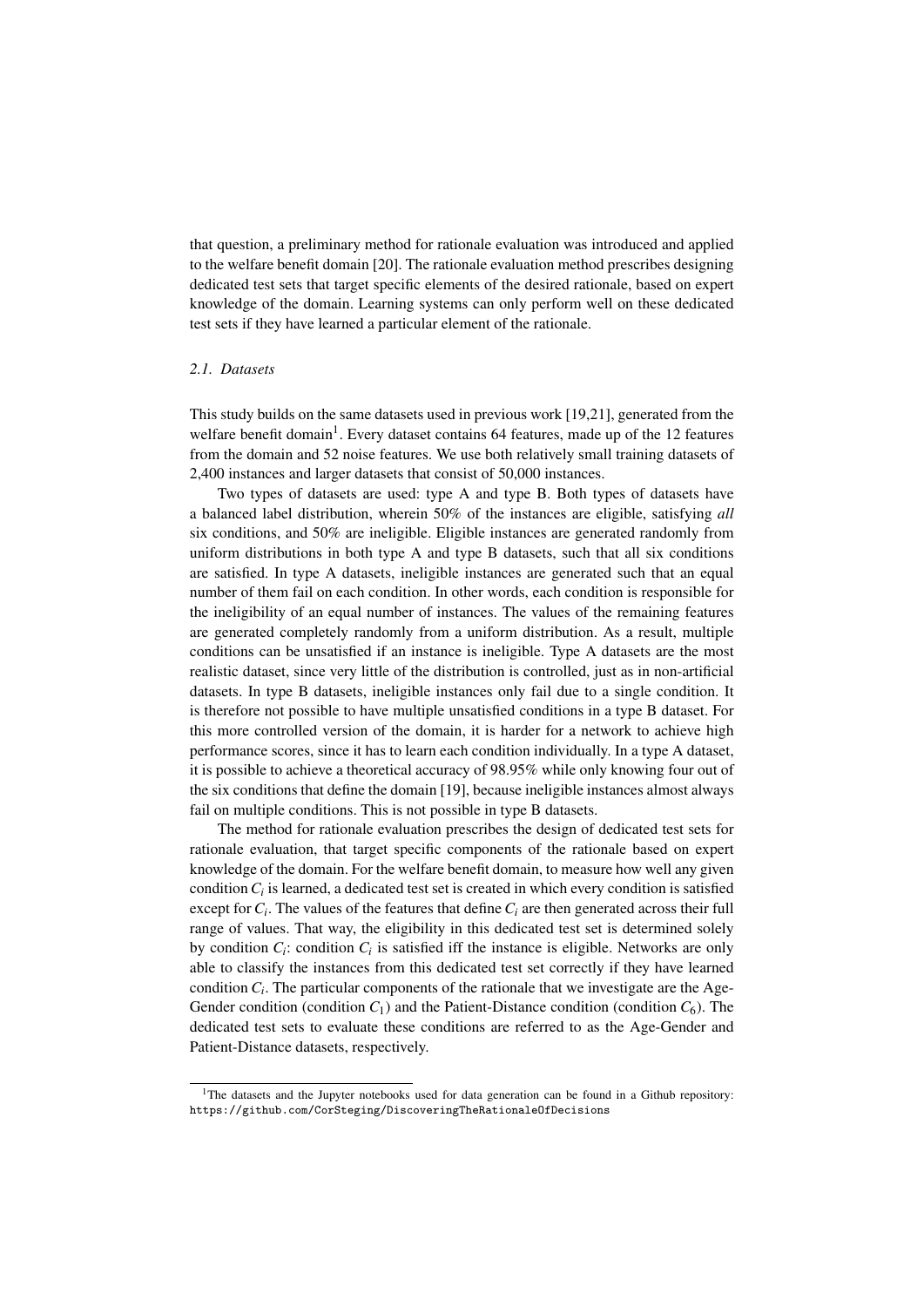Table 1. The accuracies obtained by the neural networks in the welfare benefit domain.

<span id="page-3-0"></span>

|                         | Test set A       | Test set B       | Age-Gender       | Patient-Distance |
|-------------------------|------------------|------------------|------------------|------------------|
| Trained on A $(2,400)$  | $98.97 \pm 0.19$ | $72.39 \pm 1.66$ | $52.14\pm4.01$   | $50.05 \pm 0.09$ |
| Trained on B $(2,400)$  | $96.13 \pm 0.66$ | $90.51 \pm 1.25$ | $86.4 \pm 1.33$  | $85.77 \pm 5.21$ |
| Trained on A $(50,000)$ | $99.8 \pm 0.03$  | $80.98 \pm 1.47$ | $60.22 \pm 3.87$ | $64.44 \pm 2.87$ |
| Trained on B (50,000)   | $99.64 \pm 0.17$ | $98.53 \pm 0.15$ | $98.51 \pm 0.47$ | $97.17 \pm 0.46$ |

# *2.2. Neural networks*

Multilayer perceptrons (MLP) with a single, two and three hidden layers were used, as in the initial study [\[19\]](#page-9-18). The goal of the study was not to achieve the highest accuracies, but rather to investigate and evaluate the learned rationale. Since MLP's are simple, blackbox systems, they are ideal candidates for research into rationale evaluation. The details regarding the architecture and parameters of the networks can be found in [\[20\]](#page-9-19). Each of the three networks is trained separately on both type A and type B datasets and evaluated using separate type A, type B, Age-Gender and Patient-Distance datasets.

#### <span id="page-3-1"></span>*2.3. Previous results*

Table [1](#page-3-0) shows the accuracies of the neural networks with a single hidden layer from previous research, trained and tested on the various datasets. Networks with two or three hidden layers scored similarly. When training on a type A dataset, accuracies on the 'normal' test set A are high, while performance on test set B, the Age-Gender and Patient-Distance dataset is much lower. This shows that the correct rationale has not been learned, since a correct rationale would lead to high performance on all data sets. It is therefore clear that high accuracies are no guarantee for a sound rationale. When training on a type B dataset, the accuracies remain high on type A test sets, but improve drastically on test set B, the Age-Gender and the Patient-Distance dataset; training on a type B dataset therefore yields a better learned rationale. The table shows that with more data, the same pattern can be observed, while training on a type B test set then leads to even better accuracy scores on all data sets.

## 3. Explainable AI

#### *3.1. Previous results*

Our current objective is to investigate whether explainable AI techniques can be used to discover the unsound rationale as it is actually used by the trained system. Earlier research attempted to discover what rules a network trained on this domain had learned by inverting the trained network, in the sense that the output node node becomes the input node and the input nodes become the output node [\[19\]](#page-9-18). Passing a value of 1 through the new 'input' node would yield a list of features and their relevance. Since all of the features were normalized between 0 an 1, relevance was described as its deviation from 0.5.

However, this approach cannot account for the impact that a combination of features has, as pointed out in the original study [\[19\]](#page-9-18). A clear example of the shortcomings of this method is the Patient-Distance condition  $C_6$ , which is a variation of a XOR problem.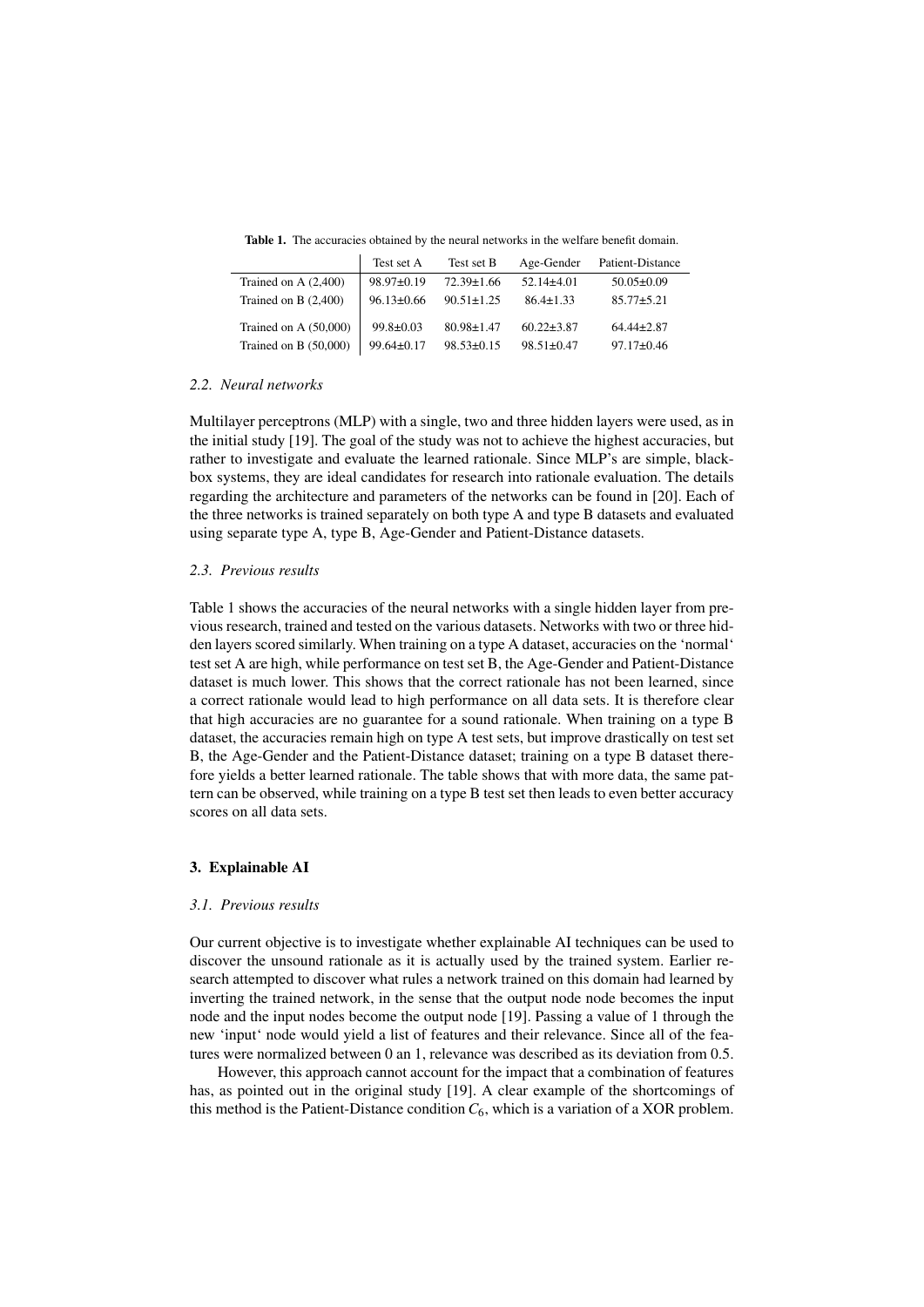A XOR function yields true if and only if exactly one of its two variables is true and the other is false. If the first variable is true, the output will therefore be true in 50% of the cases (whenever the other variable is false). In the remaining 50% of the cases, the output will be false (whenever the other variable is true). Applying the method of inverting the network to a network that can solve a XOR problem would therefore yield an output value of 0.5 for both features, since each feature yield true (1) half of the time and false (0) in the other cases. This result provides little insight into the structure of a XOR problem, since the two features depend on each other and are meaningless on their own. Inverting the network does not account for such combinations of features, and is therefore unsuitable for our current objective.

## *3.2. State of the art: SHAP & LIME*

Since the earlier research [\[19\]](#page-9-18) much progress has been made in the availability of explainable AI methods. Hence now we extend the previous research by investigating the trained neural networks using modern, state-of-the-art explainable AI techniques, to see whether these methods allow us to evaluate the soundness of the rationale. In particular, we will use SHAP [\[15\]](#page-9-14) and LIME [\[14\]](#page-9-13), two of the most commonly used explainable AI methods. SHAP (SHapley Additive exPlanation) is an explainable AI framework, that explains the output of a machine learning system based on the idea of Shapley values from game theory. LIME creates explanations by perturbing individual instances and using those to learn interpretable sparse linear models that approximate the system's decision making.

These two explanation methods were chosen due to their inherent fidelity [\[14\]](#page-9-13) to the decision making of the black-box model, meaning that their explanations should accurately reflect the opaque decision making of the model. Since our aim is to investigate what the model has actually learned, fidelity is the most important criterion. Though it is often impossible to create completely faithful explanations, local fidelity (how a model responds to a given instance) can be achieved. Both LIME and SHAP are local explanation methods that provide an explanation for the output produced given a single input instance. Additionally, SHAP includes methods to aggregate a set of local explanations into a global interpretation of a system's decision making. Both methods are additive methods, meaning that summing up the effects of all feature attributions should approximate the prediction of the network. We will apply both LIME and SHAP to our trained networks, in order to ensure that our results are explainer-independent.

The same three neural networks mentioned in Section [2.3](#page-3-1) are trained on type A and type B datasets separately, using both 2,400 instances and 50,000 instances. LIME and SHAP are then used to extract explanations from networks using a test set of 500 instances, sampled from a separate type A testing dataset.

<span id="page-4-0"></span>

| <b>Table 2.</b> Example instance |  |  |  |  |  |  |  |  |                                                                                                                                       |  |      |  |
|----------------------------------|--|--|--|--|--|--|--|--|---------------------------------------------------------------------------------------------------------------------------------------|--|------|--|
|                                  |  |  |  |  |  |  |  |  | Age Gender Con <sub>1</sub> Con <sub>2</sub> Con <sub>3</sub> Con <sub>4</sub> Con <sub>5</sub> Spouse Absent Resources Type Distance |  |      |  |
|                                  |  |  |  |  |  |  |  |  | 84 female 0 1 1 1 1 1 0 1569 out                                                                                                      |  | - 74 |  |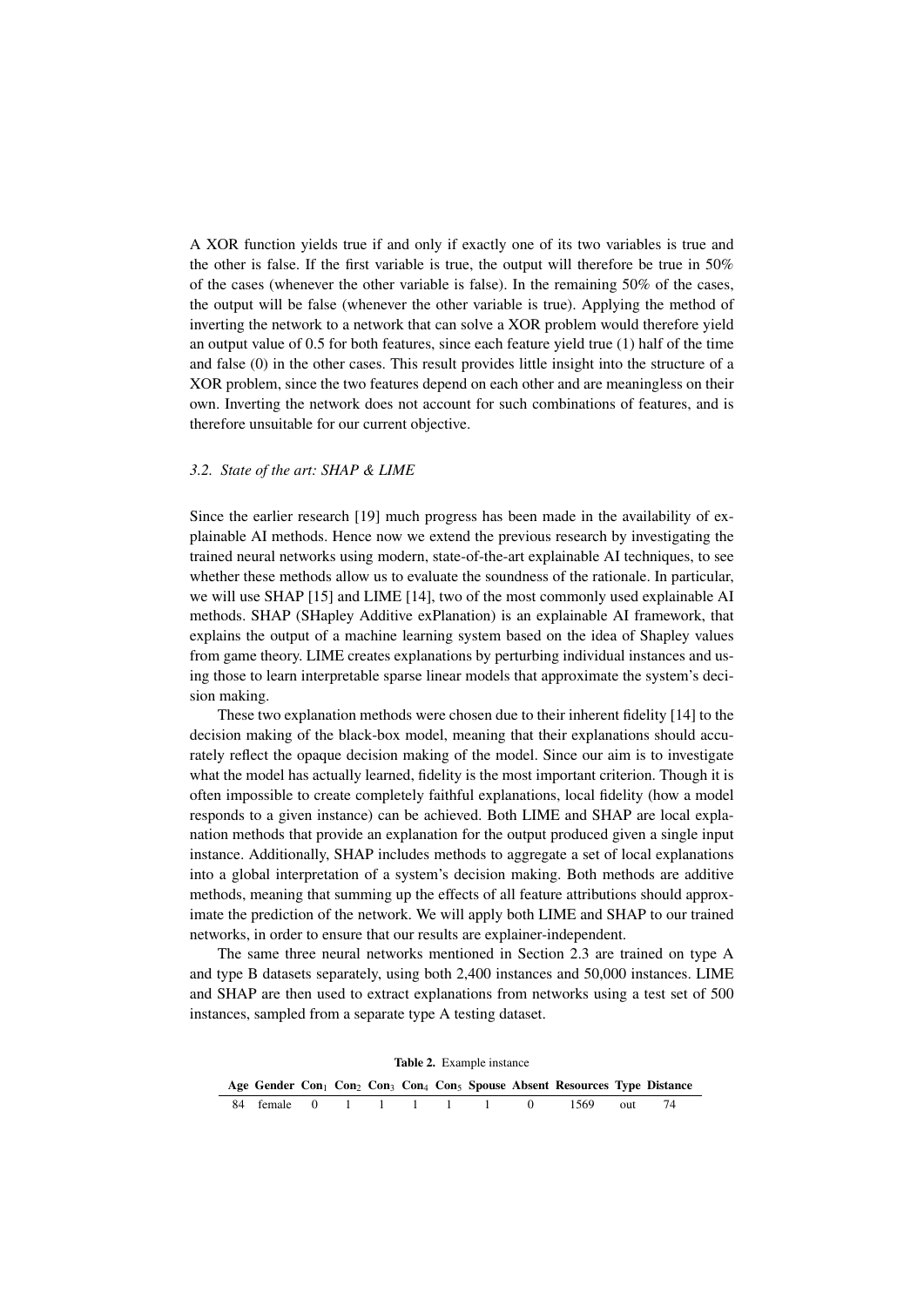<span id="page-5-0"></span>

Figure 1. LIME and SHAP bar plots of the network trained on large type A dataset, displaying the impact of each feature in the classification process towards the 'ineligible' label (blue) or the 'eligible' label (orange/red) of the instance in Table [2.](#page-4-0)

#### 4. Results

To illustrate the explanation methods, we first examine the classification process and its explanations using the example instance found in Table [2.](#page-4-0) In this example, all six conditions are satisfied and therefore the instance is eligible for a welfare benefit. The network with a single hidden layer trained on a dataset of 50,000 type A instances correctly predicts this. Figure [1](#page-5-0) shows the LIME and SHAP explanations of these networks for the given instance. The bar plots display the impact that each feature had on classifying that instance, ranked from highest to lowest. Blue bars on the left contribute to the 'ineligible' label, whereas the orange and red bars on the right contribute to an 'eligible' label. Running the same experiment using networks with multiple hidden layers showed similar results and are therefore omitted. Note that even though each instance has 64 features, only the top 15 features with the highest impact are shown.

We now consider the explanations for the entire test set of 500 instances to illustrate the global interpretations of the networks. Since LIME does not possess a method for aggregating sets of explanations, we will use SHAP's summary plots. To ensure that the results are explainer-independent, we also examined 10 LIME cases for each scenario (each combination of network, training data type and size; 120 in total). The LIME results do not contradict any of the SHAP results and support its global interpretations of the networks. Figure [2](#page-6-0) shows the average SHAP values for networks with a single hidden layer, trained on both training set A (left) and training set B (right) for training sets with 2,400 (top) and 50,000 instances (bottom). As mentioned in Section [2.3,](#page-3-1) experiments using networks with more hidden layers yielded similar results and are therefore omitted.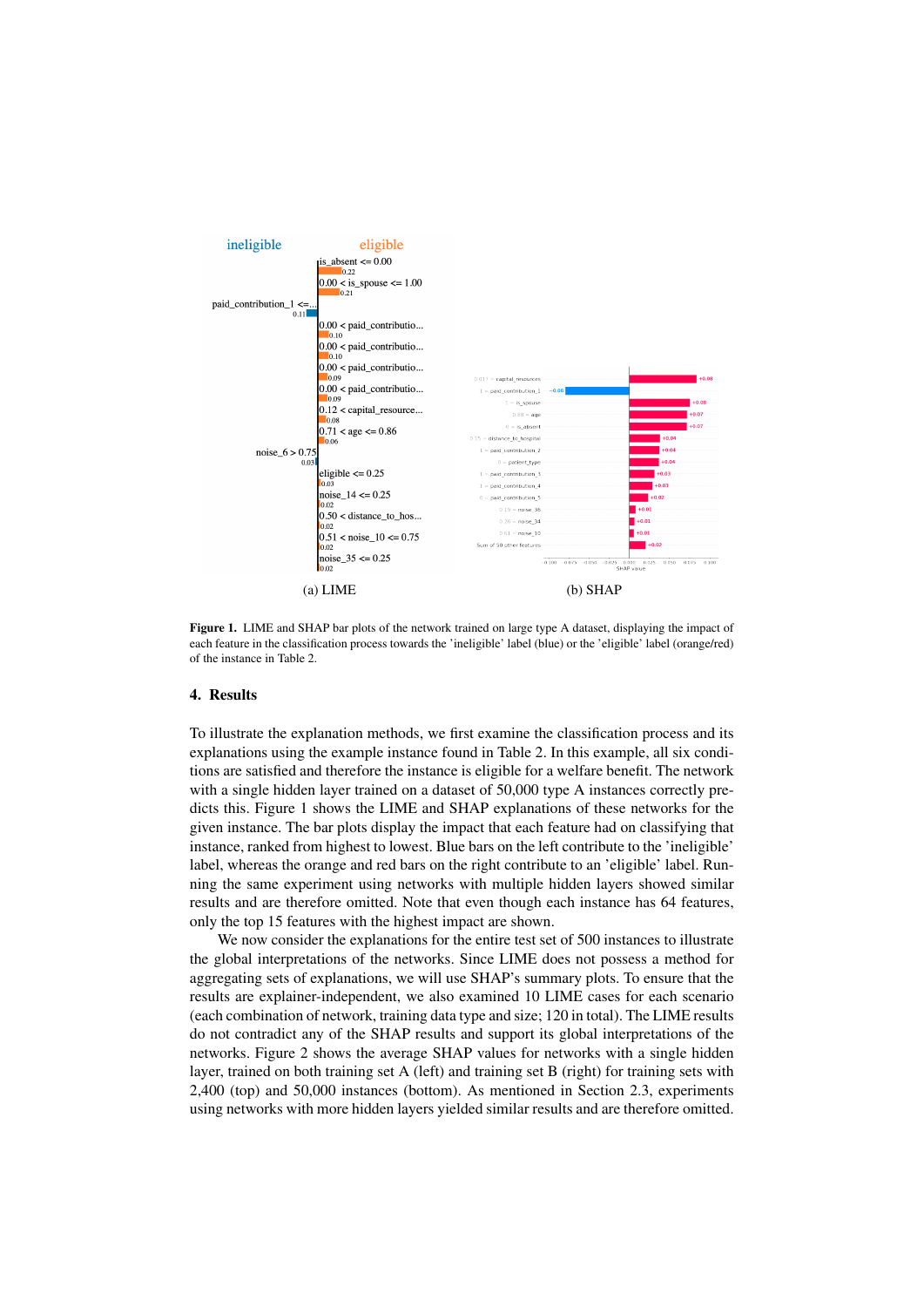<span id="page-6-0"></span>

Figure 2. SHAP bar plots of the network trained on various datasets, displaying the impact of each feature in the classification process towards the 'ineligible' label (blue) or the 'eligible' label (red).

These bar plots display the top 20 features that have the highest average impact on the classification process, ranked from highest to lowest.

# 5. Discussion

If the networks have learned the correct rationale, the relevant features should have a high impact in Figures [1](#page-5-0) and [2.](#page-6-0) These relevant features are the age, gender, contributions, spouse, absent, resources, distance and patient-type features, since they determine eligibility. The 52 noise variables should have a low impact as they do not contribute anything to the desired outcome.

The example instance in Table [2](#page-4-0) satisfies all conditions and is therefore eligible. Since the network correctly predicted its eligibility label, we would expect to see that all relevant features in the SHAP and LIME plots have a high impact, whereas the noise features would have a low impact. In the plots of Figure [1](#page-5-0) we indeed see that most rel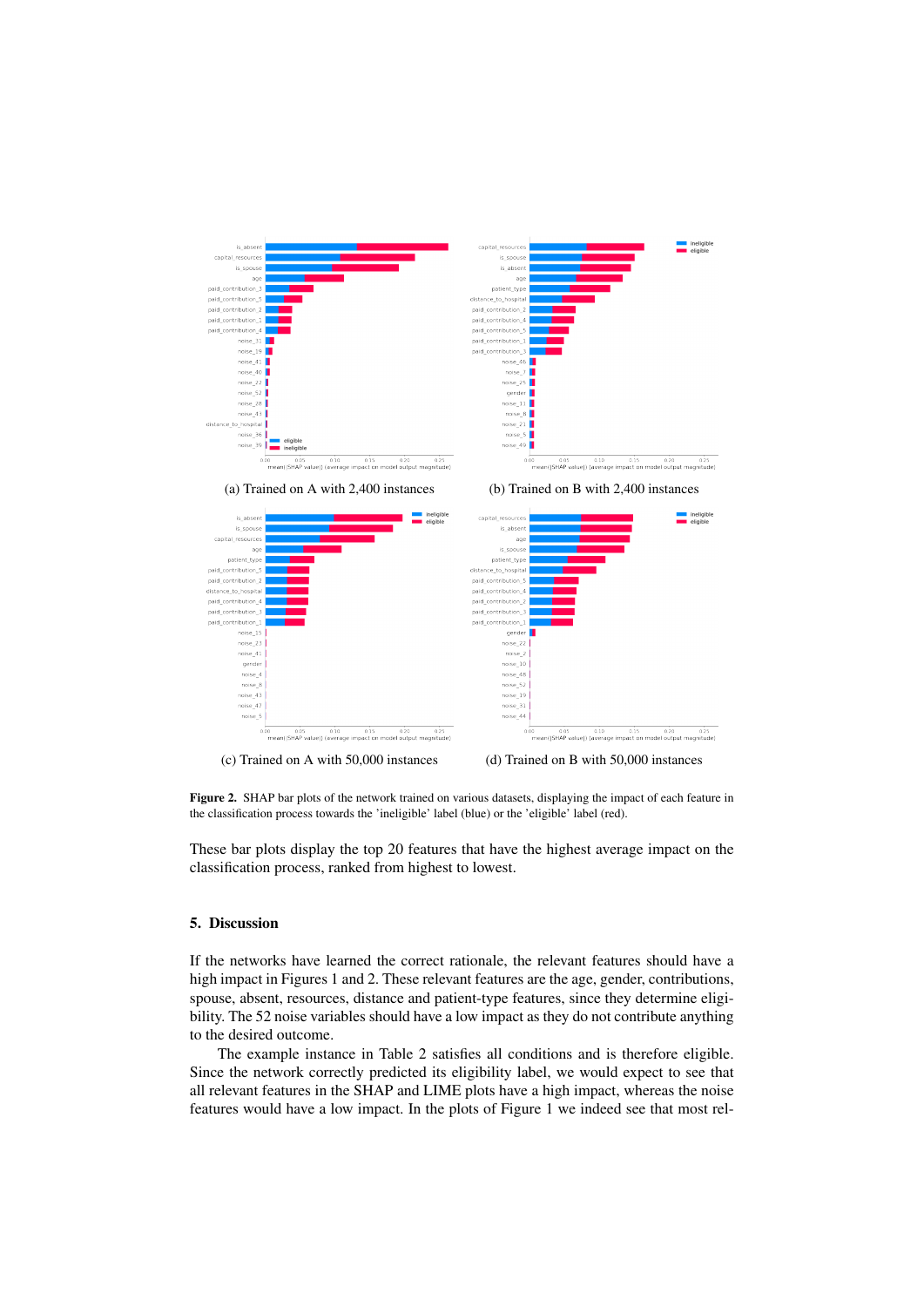evant features have been attributed a high impact. Noticeable exceptions are, however, the gender, patient-type and distance features. In this particular example, gender is irrelevant, as the person is older (88) than the threshold for both males (65) and females (60). The patient-distance condition is difficult to learn, as made evident from Table [1,](#page-3-0) which can account for the low impact values of these features. In the example instance, only one feature had a noticeable impact towards the 'ineligible' label, rather than the 'eligible' label. This is the first paid contribution feature, which makes sense, as the first contribution was not paid in this case (see Table [2\)](#page-4-0) and would thus act as evidence against eligibility.

Since each example instance represents a different case, it is evaluated differently in terms of feature importance. To get a broader evaluation of the reasoning of the networks we therefore examine the global interpretations. The SHAP results from Figure [2a](#page-6-0) show us the impact of each feature in the classification process of a network trained on a type A dataset with 2,400 instances. We can see that most of the relevant features are listed with a high impact, whereas the noise features have a low impact. Given the large amount of noise variables (52 noise variables versus 12 relevant variables), discovering the relevant features is a non-trivial outcome, supporting the value of SHAP. However, the gender and patient-type features are missing from the plot, and the distance feature has an impact value similar to those of the noise features. This supports our previous findings (see Table [1\)](#page-3-0) that the correct rationale was not learned after training on a smaller type A dataset [\[21\]](#page-9-20). SHAP has thus managed to detect the unsound rationale: some features that are relevant in the domain do not have high impact in the trained network's decision process.

The rationale improves when training on a type B dataset of the same size. Figure [2b](#page-6-0) supports this observation: all of the 12 relevant features are deemed to be highly impactful in the classification process by SHAP. The exception here is the gender feature, which is given a relatively low SHAP value. This finding fits the fact that in our domain the gender feature is only important in a very small subset of cases (males between the age of 60 and 65). From Table [1](#page-3-0) we know that the conditions were not learned perfectly, and the low impact assigned to the age variable reveals a possible reason for this observation.

When training on a larger type A dataset, accuracies improve though the rationale is still not sound, as evident from the low accuracy scores on the Age-Gender and Patient-Distance datasets (see Table [1\)](#page-3-0). The SHAP plot of this network, as shown in Figure [2c,](#page-6-0) displays lower impact values for the noise variables compared to the plot in Figure [2a.](#page-6-0) Moreover, SHAP now assigns high impact values to the patient-type and distance features, which it did not do when training on a smaller type A dataset. The high impact scores on patient-type and distance shows that the network has discovered the relevance of these features, which could explain the increase in performance on the Patient-Distance dataset when training on a larger type A dataset when compared to a smaller type A dataset (64.44% versus 50.05% as seen in Table [1\)](#page-3-0). The system seemingly makes use of the patient-type and distance features, hence the high impact value returned by SHAP for these features, but it does not use them correctly as in the domain representation. In this case, therefore, SHAP was not able to detect the unsound rationale.

The impact scores of the networks trained on a larger type B dataset are similar to those of the networks trained on a smaller type A dataset (Figure [2d\)](#page-6-0). The impact of the noise features is smaller than on a smaller type B dataset, however, and the gender feature now has a relatively higher impact than the noise features. Based on the four graphs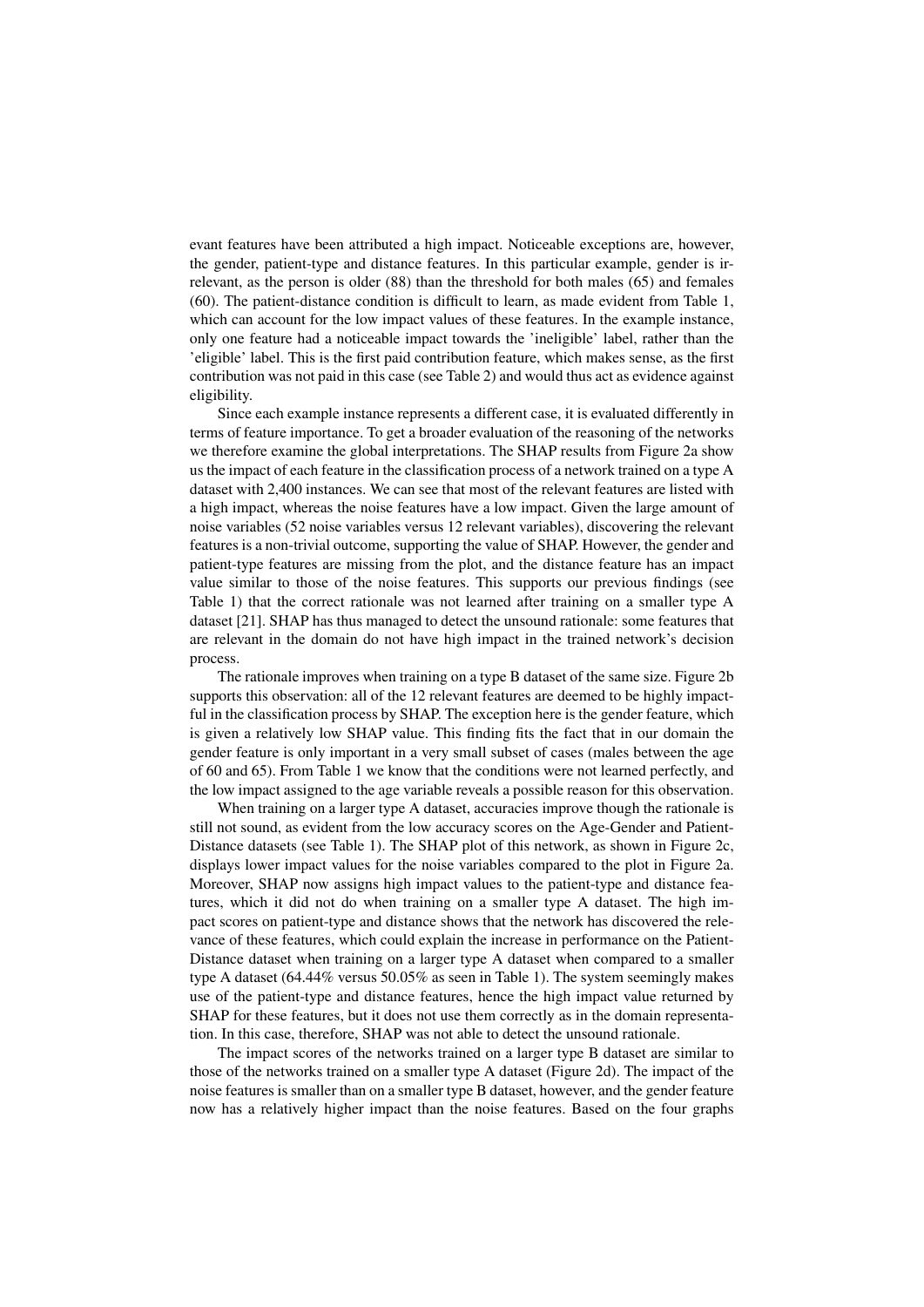in Figure [2,](#page-6-0) the networks trained on a larger type B dataset provide the most desirable impact distribution, with the highest impact for relevant features and the lowest impact for the noise features. This is supported by previous results, as networks trained on larger type B datasets provided the highest accuracies on all datasets (Table [1\)](#page-3-0), suggesting the most sound rationale.

Summarizing these results, we find that the unsound rationale we discoverd previously using the rationale evaluation method, is clearly exposed in the SHAP values for networks trained on less, and perhaps insufficient, data points (Figure [2a\)](#page-6-0). This suggests that explainable AI methods can be used to evaluate the rationale of trained systems to some extent. When training on more data points, however, the unsoundness of the rationale is not as clearly exposed. Figure [2c](#page-6-0) assigns high impact values to all of the relevant features (except for gender, though its small impact can be accounted for). This makes it seem as if the rationale is sound, whereas the method for rationale evaluation has shown that it is not (see Table [1\)](#page-3-0). Based solely on the SHAP and LIME explanations, we would not be able to know that the rationale is unsound for the networks trained on a large type A dataset. Therefore, even though the XAI methods can expose a faulty rationale, they cannot guarantee a sound rationale. Previously research claimed that it is possible to make the right decisions without knowing why [\[19,](#page-9-18)[20\]](#page-9-19). These results expand upon that notion, and suggest that it is also possible to know what is important without knowing why. In other words, we find that systems that have both a high accuracy and assign high importance to the correct features are still not guaranteed to use a sound rationale.

# 6. Conclusion

Previous research [\[20](#page-9-19)[,21\]](#page-9-20) has shown through a method for rationale evaluation that learning systems can achieve high accuracies without having a sound rationale. The current study set out to investigate the rationale actually used by a trained system using explainable AI (XAI) methods. Earlier research [\[19\]](#page-9-18) used a preliminary XAI method with the aim of discovering the rules of a neural network with limited success, as rules with nonstraightforward combinations of factors are difficult to discover. In the present study, we used modern XAI techniques (SHAP [\[15\]](#page-9-14) and LIME [\[14\]](#page-9-13)) to identify the features of the dataset with the largest impact on the classification process. Though the exact relationship between the features is still unclear, the explanation methods exposed the unsound rationales of some of the systems, reaffirming earlier findings [\[19](#page-9-18)[,20\]](#page-9-19) using a state-ofthe-art explanation method. This suggests that XAI techniques can be used to evaluate the rationale of a system. However, for some conditions, the XAI methods did *not* detect an unsound rationale when the rationale was known to be unsound. Neither high accuracies, nor acceptable explanations from XAI techniques therefore can guarantee a sound rationale. This finding further supports the need for a rationale-evaluation method in order to obtain responsible AI.

# Acknowledgements

This research was funded by the Hybrid Intelligence Center, a 10-year programme funded by the Dutch Ministry of Education, Culture and Science through the Netherlands Organisation for Scientific Research, https://hybrid-intelligence-centre.nl.